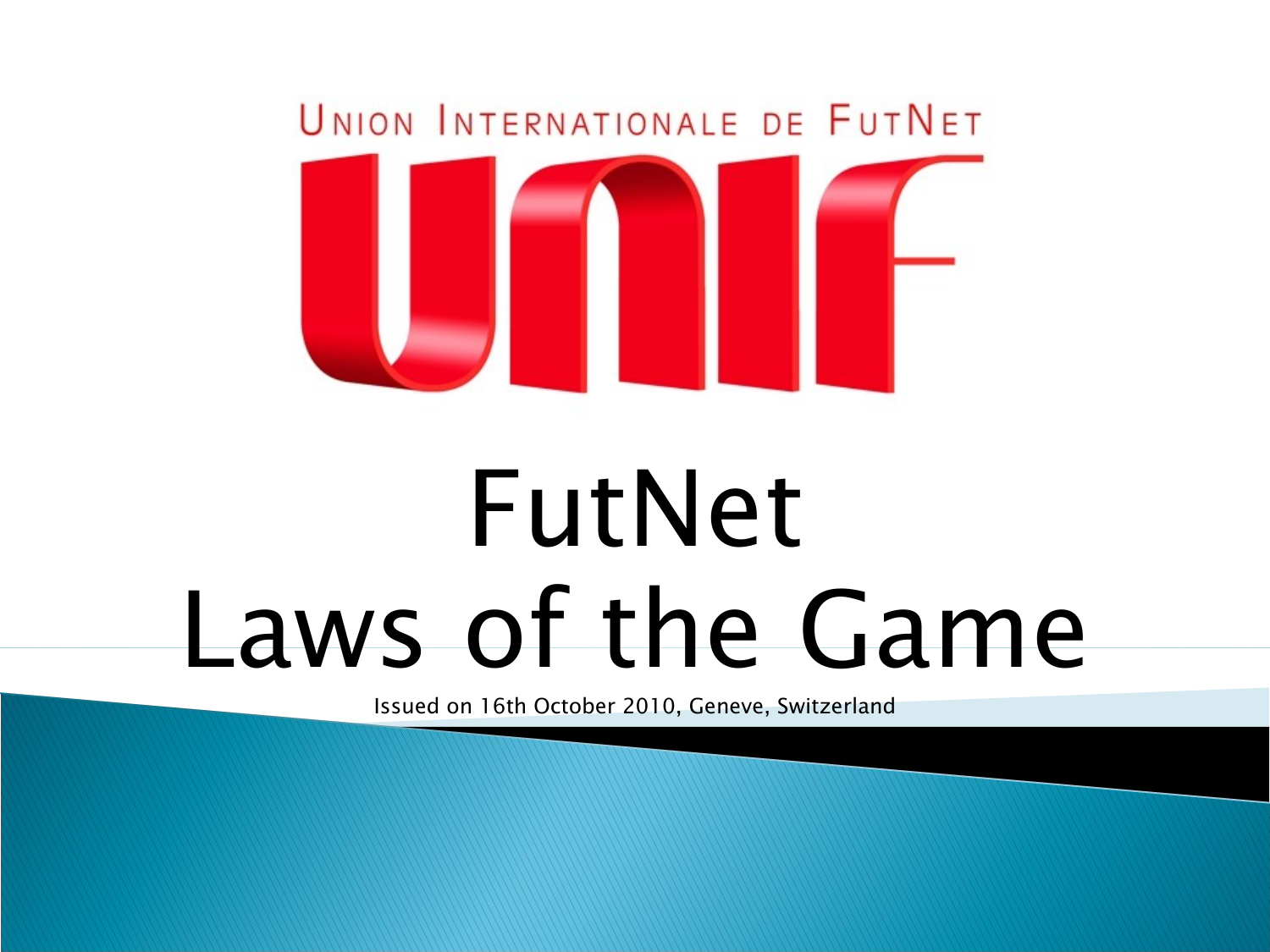## Contents:

- I. FutNet categories and disciplines
- 0. Categories and disciplines
- II. Part of the laws common to all categories and disciplines
- 1. Playing court and playing area
- 2. Net
- 3. Ball
- 4. Start of play
- 5. Service
- 6. Ball in play
- 7. Scoring a point, winning a set and a match
- 8. Time-out and player substitution
- 9. Faults resulting in loss of a point
- 10. Misconduct and sanctions
- 11. Player's equipment and protests
- 12. Miscellaneous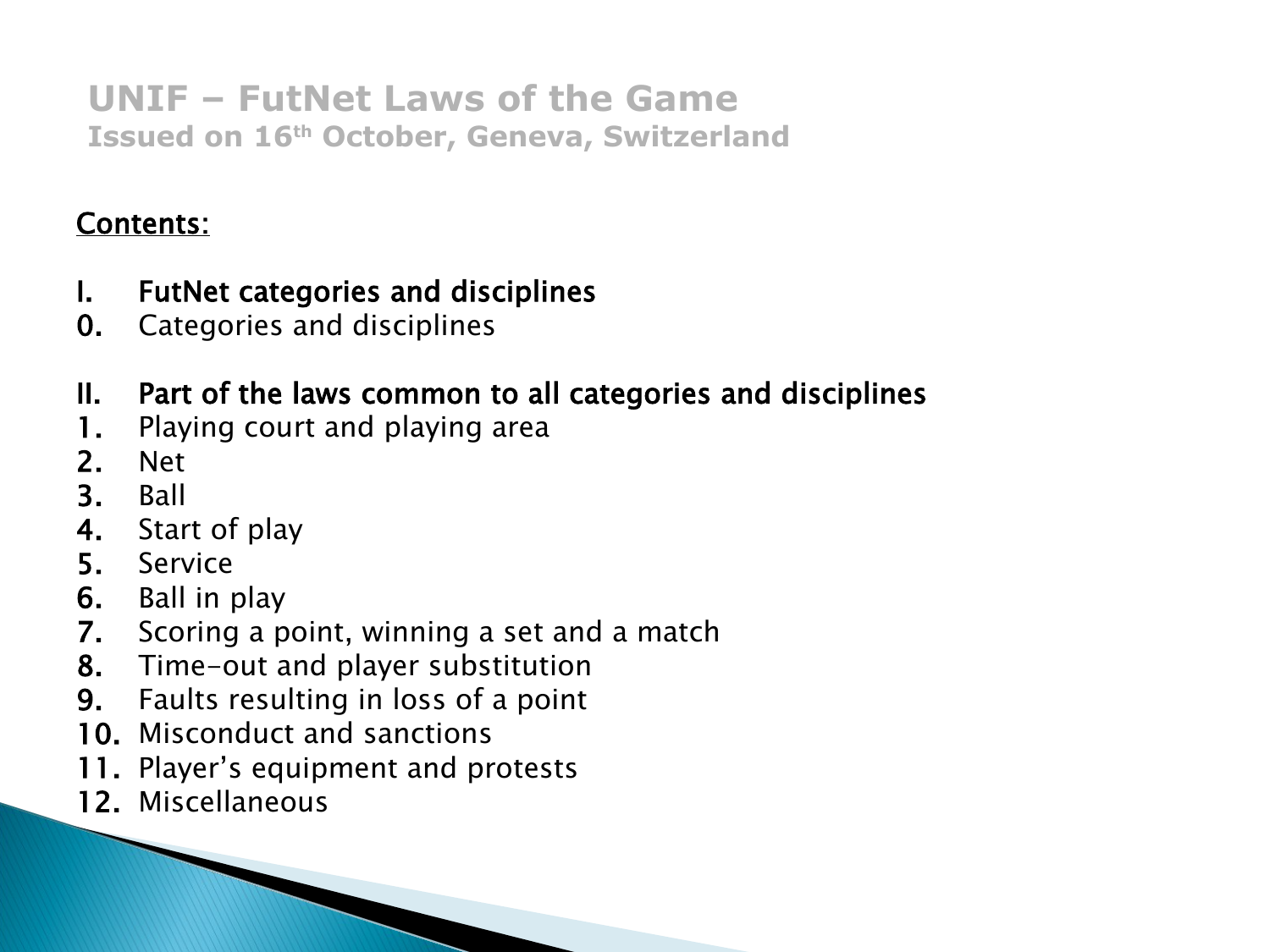## II. Special characteristics: single

spec. 1. Playing court and playing area spec. 5. Service spec. 6. Ball in play spec. 8. Time-out and player substitution

## IV. Special characteristics: double

spec. 1. Playing court and playing area

spec. 5. Service

spec. 6. Ball in play

spec. 8. Time-out and player substitution

#### V. Special characteristics: triple

spec. 1. Playing court and playing area

spec. 5. Service

spec. 6. Ball in play

spec. 8. Time-out and player substitution

## VI. Enclosure to the Laws of FutNet

**The Company of the Company of the Company of the Company of the Company of The Company of The Company of The Company of The Company of The Company of The Company of The Company of The Company of The Company of The Company** 

13.Referees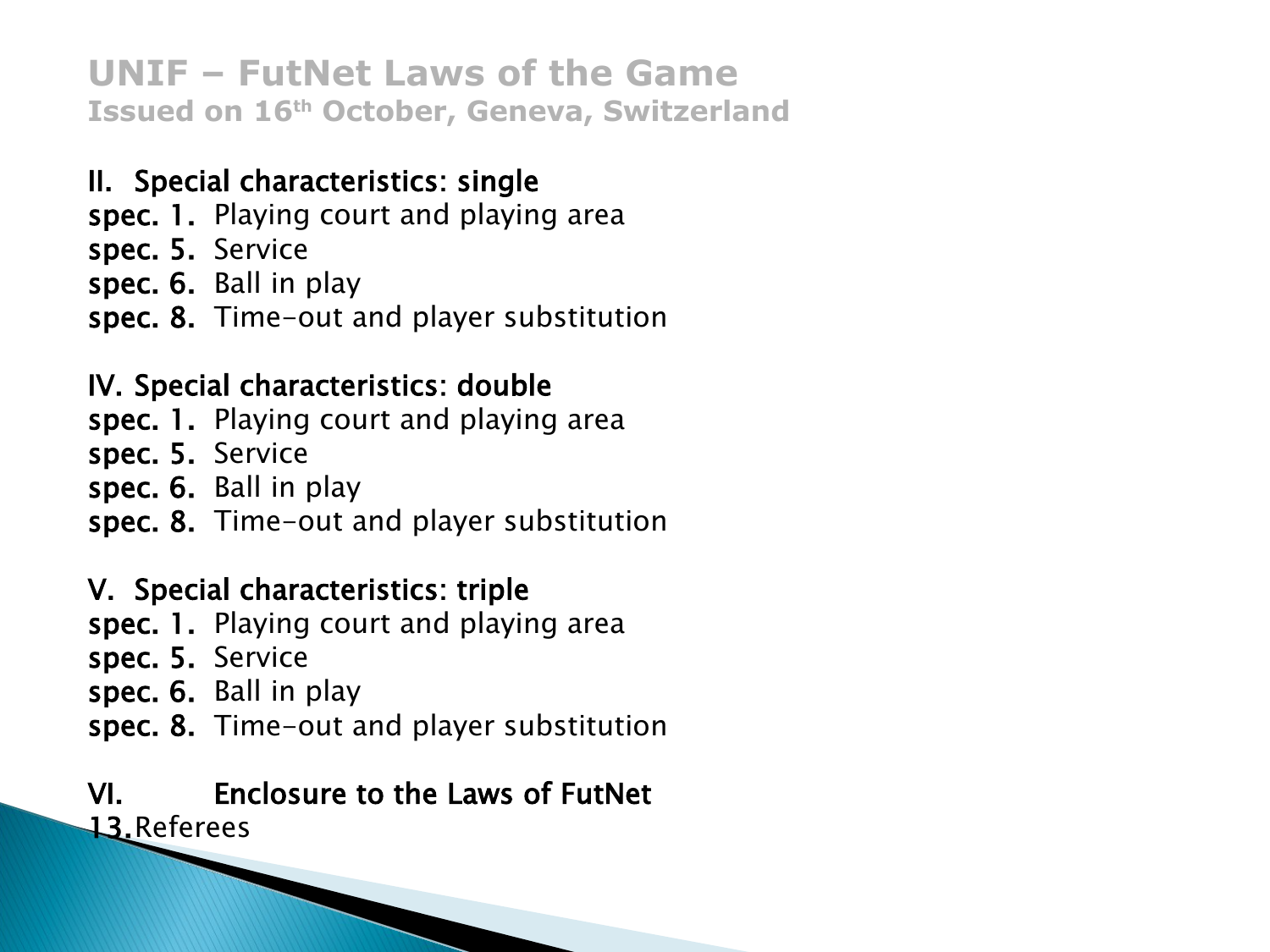## I. FutNet categories and disciplines:

0. Categories and disciplines

0.1Categories:

a) Men

b) Women

c) Boys and girls:

- Juniors: age between 16 and 18 - Youngsters: age between 13 and 15 - Children: age up to 12

0.2Disciplines: a) Single b) Double c) Triple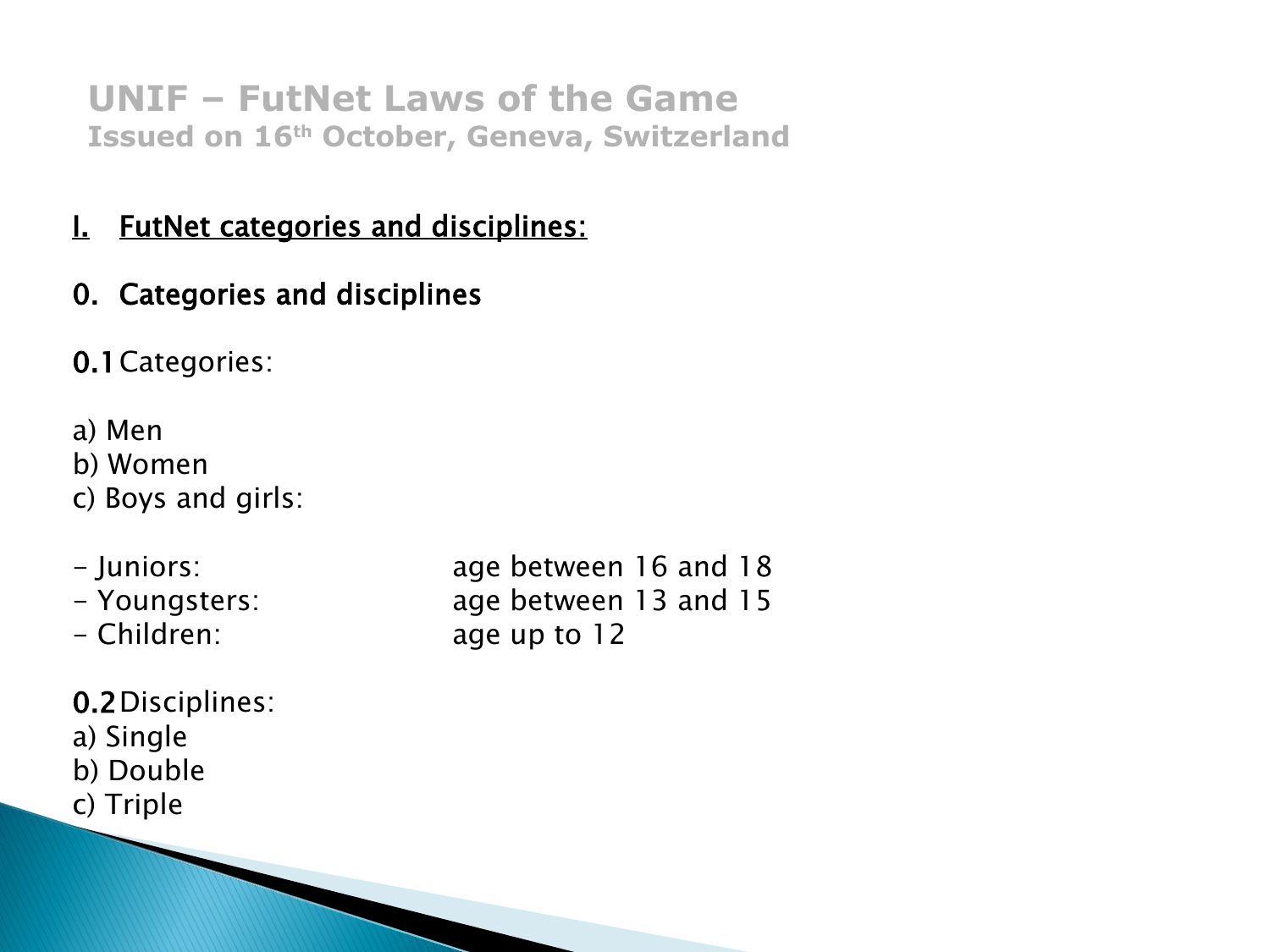#### II. Part of the laws common to all categories and disciplines

- 1. Playing court and playing area
- 1.1 Dimensions of the UNIF playing court
- a) for single and double:  $9.0 \text{ m} \times 12.8 \text{ m}$
- b) for triple: 9.0 m x 18.0 m

 Every member FutNet association can decide (according to the proposal of its Technical Commission) upon the dimensions of the court in all its internal competitions.

1.2 The playing court is split into two halves by a net.

1.3 Base and side lines are part of the playing court. The lines are 5 cm  $\pm$  1 cm thick. The accuracy of the dimension given is  $+5$  cm.

1.4 The playing area, which shall be available during the play, has borders at least 3 m from the side lines and 3.5 m from the base lines of the playing court. A permissible deviation of the playing area from horizontal level is 1:100. Maximum unevenness of 2 cm without a sharp transition is permissible. The minimum height of free space above the playing area is 8 meters.

1.5 The surface of the playing court and playing area should be homogeneous, must not be slippery, dusty or sinking. The allowed materials for the top surface of playing court and playing area are: clay, grass, wood, usual artificial materials (e.g. taraflex). **Not allowed materials for the top surface are: concrete, stone, pavement, asphalt,** sand etc.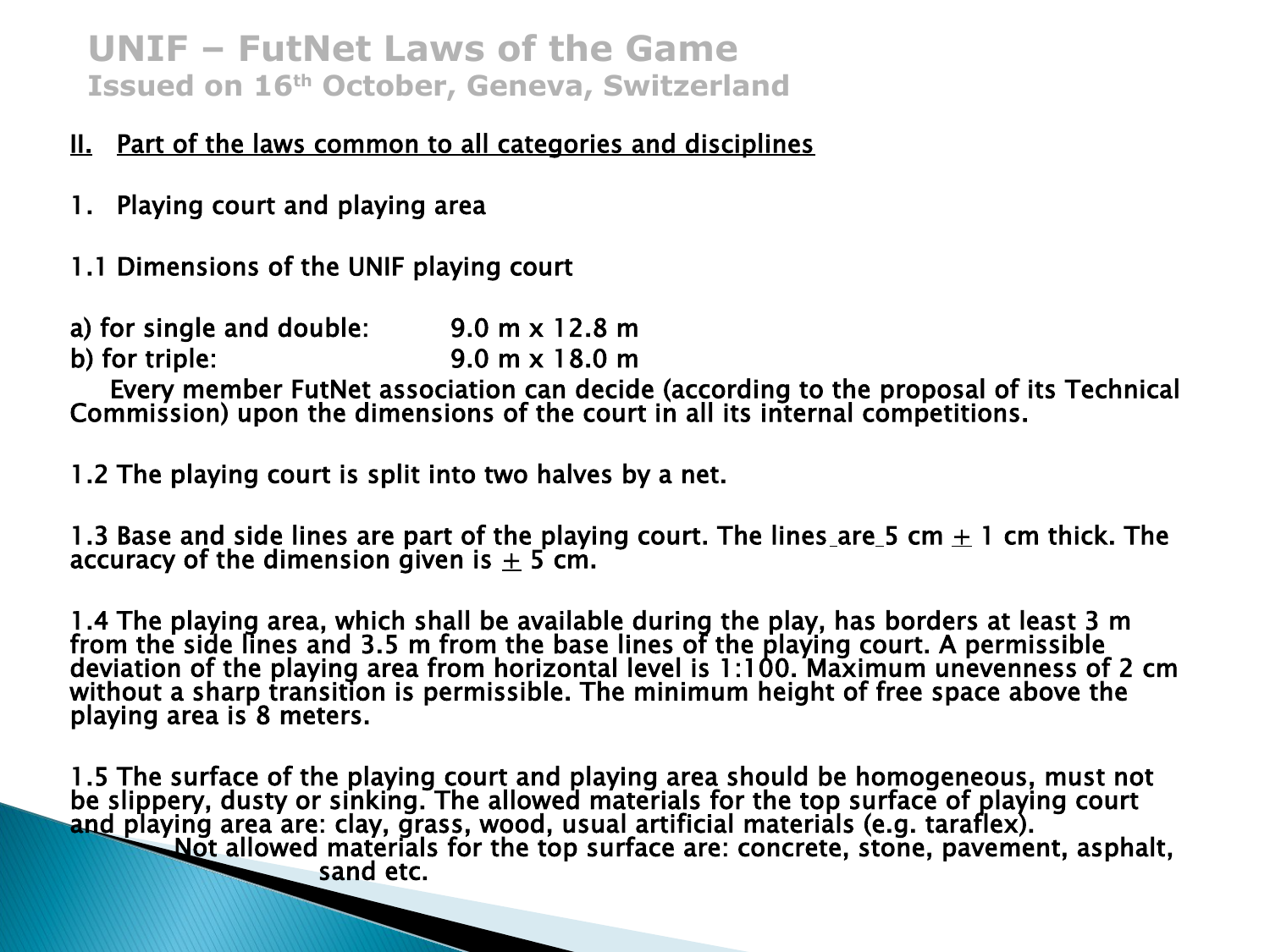## 2. Net

2.1Definition: only that part that is hung up over the playing court between the side lines. The length of the net may be defined by two round poles of metal or plastic, which support the net on the lines. The poles are part of the net.

2.2The net is tensioned at both ends so that its top part extends 110 cm over the playing court surface all the way across the playing court. The maximum permissible height deviation of the net is  $\pm$  2 cm. The distance between the lowermost edge of the net and the playing court surface is not more than 20 cm. Should the net subside during the play (a supporting pole will fall or the tensioning cable will break) under the height limit permitted, the referee rules a "new ball".

2.3The height of the net for Children up to 12 is 100 cm.

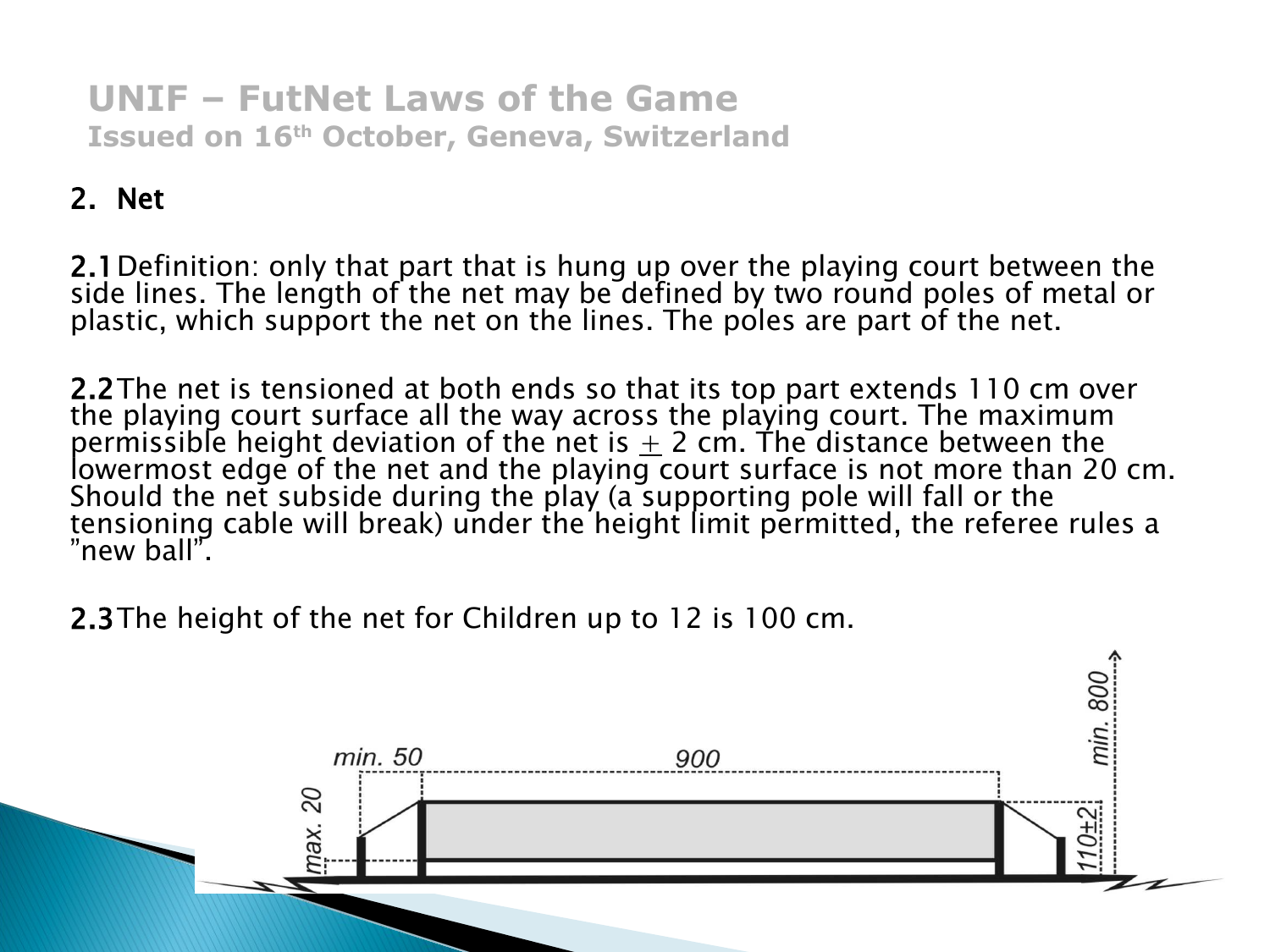## 3. Ball

3.1Official UNIF-ball parameters:

 construction: glued, 32 panels, colour: black and white, material: synthetic (natural) leather, weight: 396-453 g, circumference: 680-710 mm, height of rebound:660-720 mm, inflation: 60-65 kPa. The height of rebound is measured on the Kistler plate by having the ball fall from a height of one (1) metre with the valve facing up.

3.2 A lighter ball (e.g. for volleyball) can be used for Children's category (age up to 12).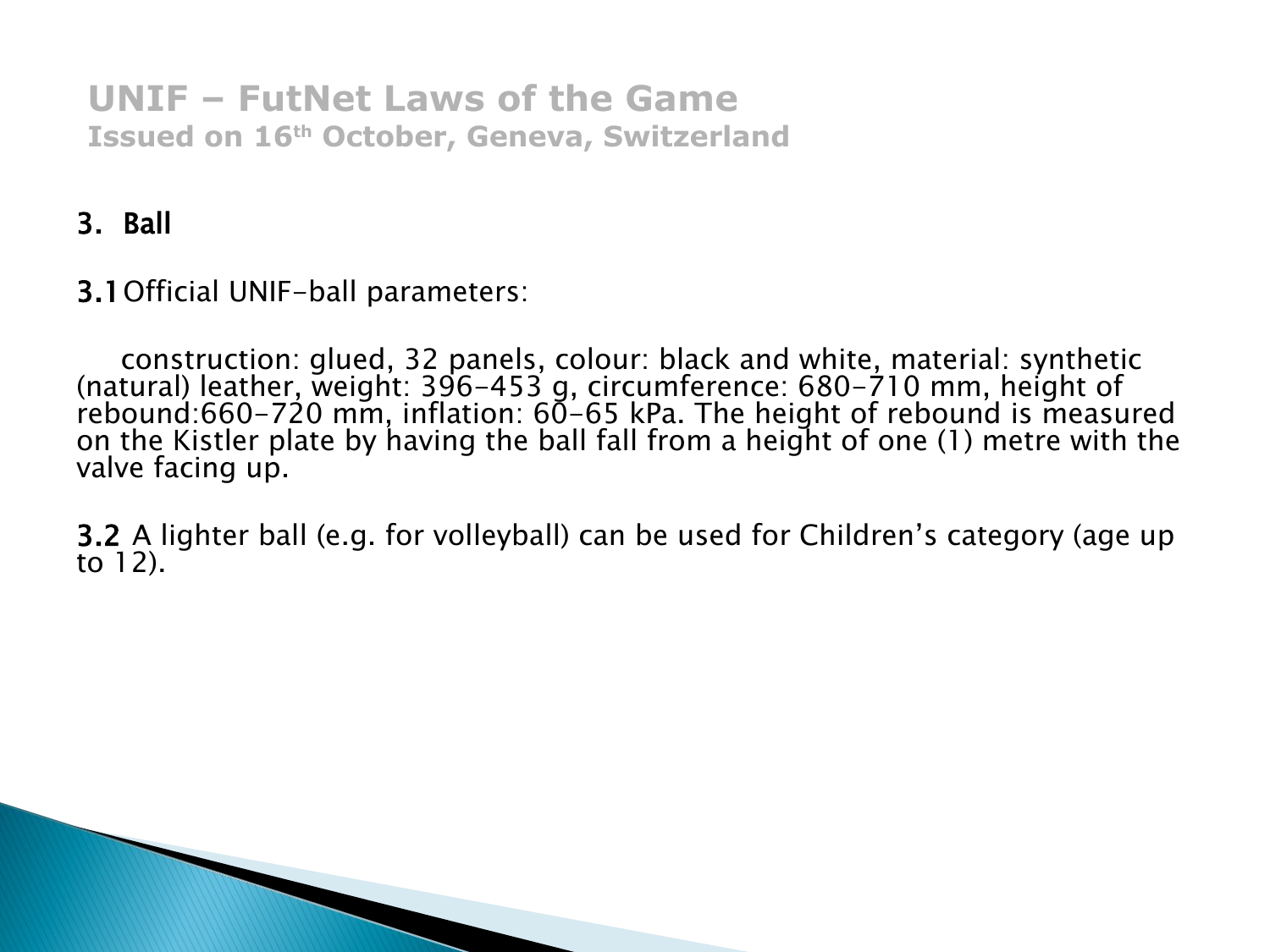## 4. Start of play

4.1The team (player) who wins the toss has the option to choose either the side or decides, which team starts with the service.

4.2In case of drawn sets before the third set it is the option of that team (player) to choose the side or the service that - after adding up obtained points possesses higher number of winning points. Only in case of equal number of winning points the toss is carried out.

4.3If not stated otherwise by the Technical Commission of UNIF the time breaks are:

| a) between sets:    | one minute   |
|---------------------|--------------|
| b) between matches: | five minutes |

The match is scratched if the team(s) is (are) not present in time at the playing court.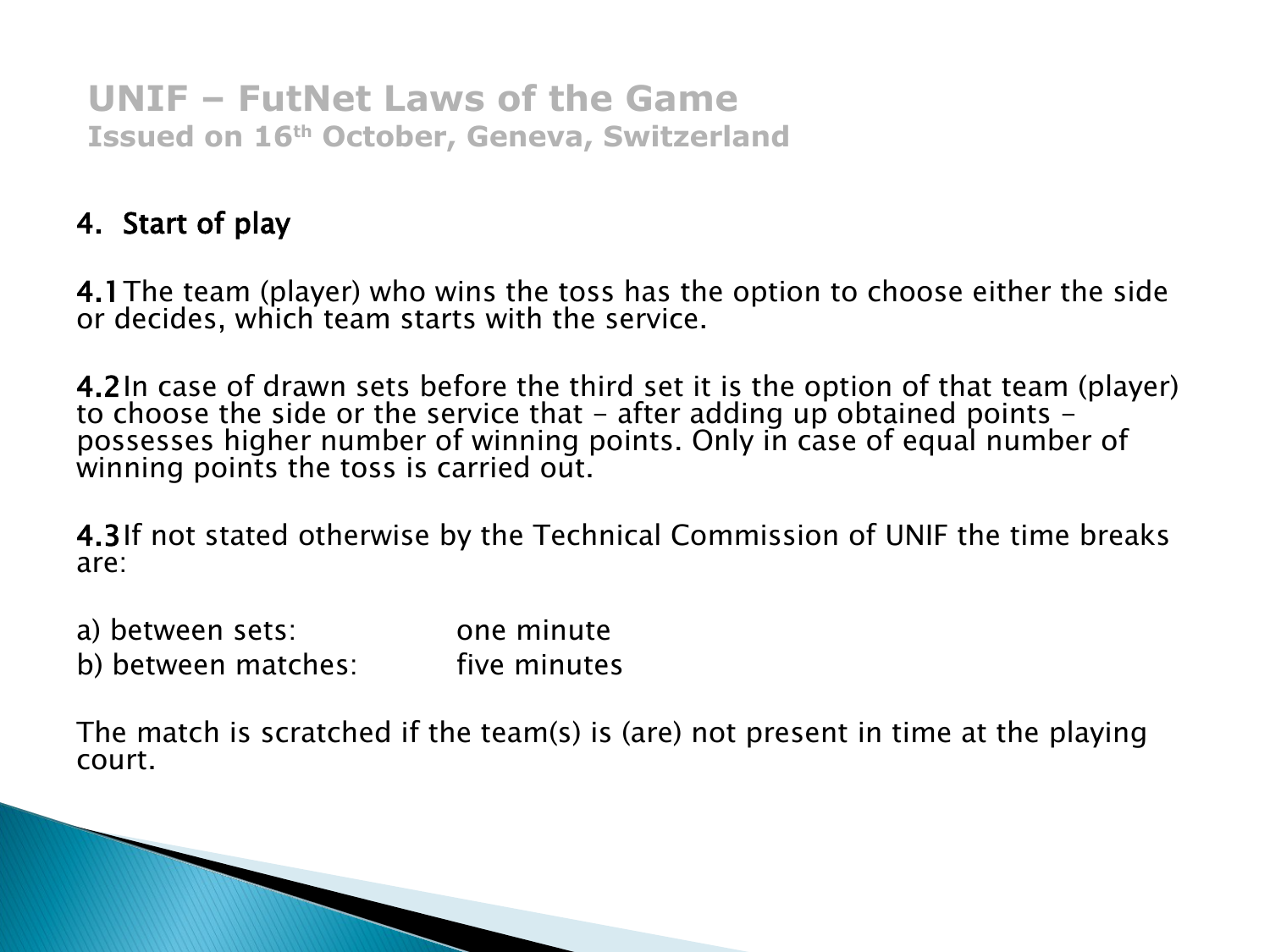#### 5. Service

5.1 A service is executed by kicking the ball by any part of the body, except for arm and hand, from the zone behind the base-line, outside the playing court.

5.2 The way of serving: kicking the ball by any allowed part of the body on the volley, after ball rebound, drop-kick or right from the ground. Neither the ball nor the foot shall touch the playing court (including the lines) when a service is being executed. The ball shall be released from serviceman's hand(s) or lay on the ground for servicing.

5.3 The service shall be carried out within 5 seconds from the moment the referee gives the order to start the play.

5.4 The ball shall cross the net and land on the opponent's service zone or touch the opponent(s).

5.5 The service is valid even if the ball touches the net and then lands on the opponent's service zone or touches the opponent(s).

5.6 The service is always carried out by the team (player) who scores a point.

5.7 The opponent is allowed to touch the ball before it has touched his/her service zone. If done so, the ball must be touched once more by the same player (applies for single) or by a co-player (applies for double and triple) before the ball **crosses the net.**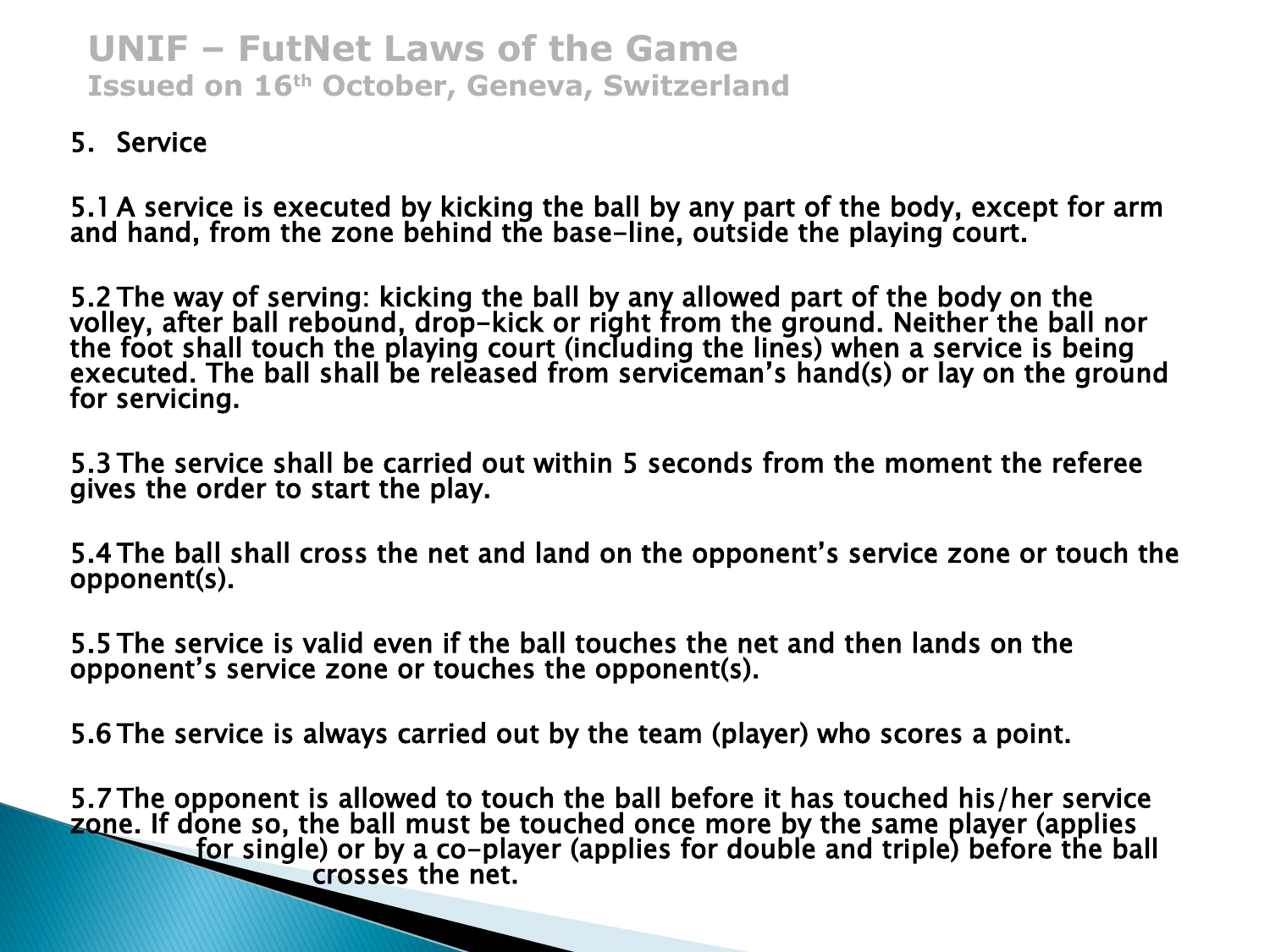#### 6. Ball in play

6.1 The maximum number of ball drops (1, 2, 3) on the ground in the UNIF competitions is different for different categories and disciplines (see special characteristics). During the play, the player does not have to let the ball drop down onto the ground.

 Every member FutNet association can decide (according to the proposal of its Technical Commission) upon the maximum number of ball drops for each category and discipline in respective competitions ruled by the association. The maximum possible number of ball drops in competitions ruled by national FutNet association is 3 for any category and discipline. Between two ball drops (if allowed) there must be always one touch of the player.

6.2 The maximum number of ball touches by the player (single) or team (double, triple) in the UNIF competitions are in single: two (2), in double: three (3), in triple three (3). The player may touch the ball with any part of his/her body except for arm and hand. With the exception of singles, the player is not allowed to touch the ball twice in succession. The minimum number of touches of the ball by player before the ball crosses the net is one (1) except when receiving service on the volley – then the minimum number of touches of the ball by receiving side is two (2).

 Every member FutNet association can decide (according to the proposal of its Technical Commission) upon the maximum number of ball touches by the player or team for each category and discipline in respective competitions ruled by the association. The maximum possible number of ball touches by the player in competitions ruled by national FutNet association is three (3) for any category and discipline.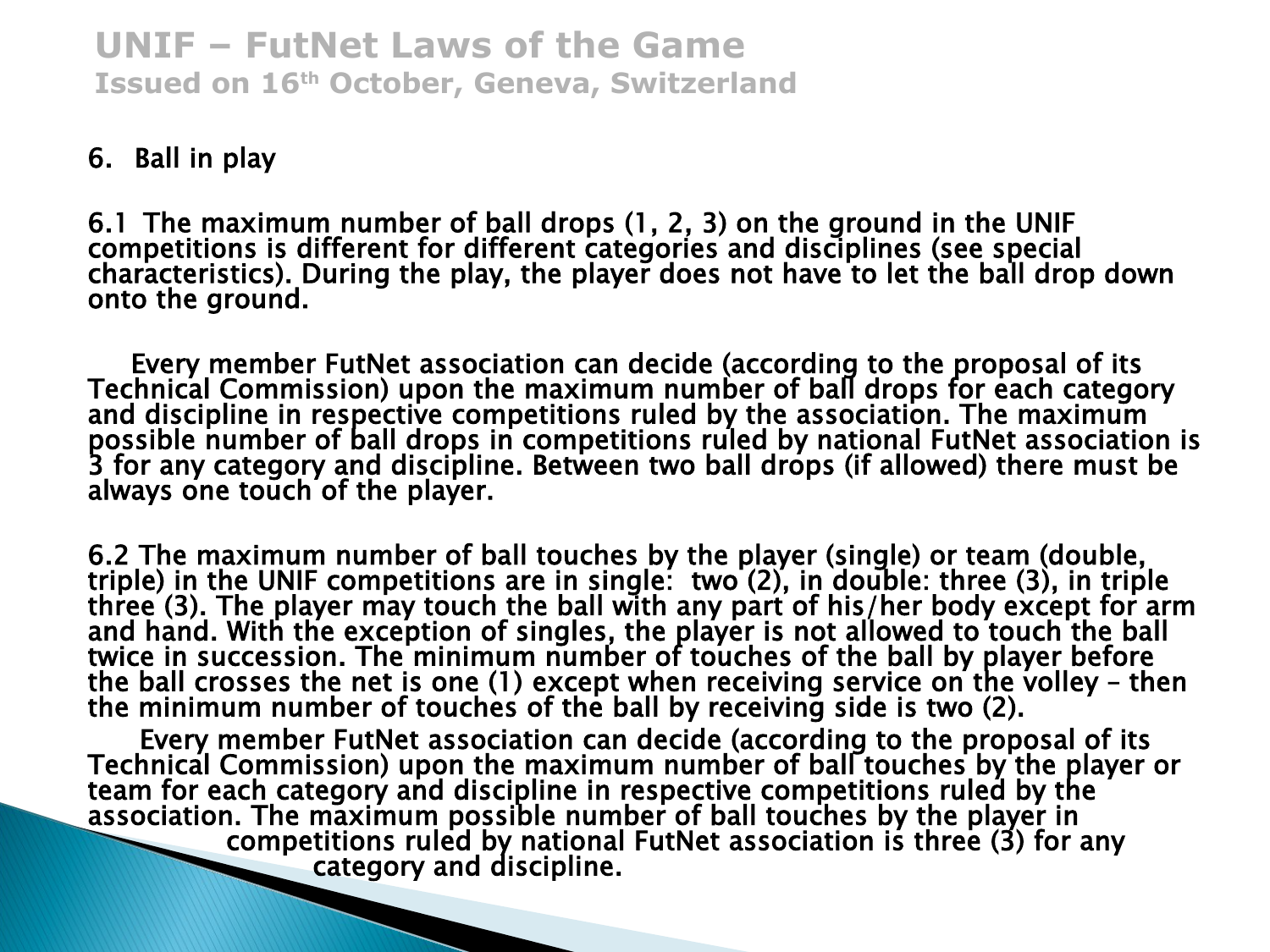6.3 If played correctly by the player, the ball shall touch the ground in the playing court only.

6.4 The service is repeated ("new ball"), if a foreign object touches the ball, any player or the playing court or disturbs the play in another way.

6.5 None of the players is allowed to touch the net (even after the ball has been finished).

6.6 The ball is played correctly, only if it crosses the net to land into the opponent's playing court (see Law 2.1).

6.7 If two opposing players touch the ball over the net at the same time ("dead ball") and the ball ends out of the playing court, the service is repeated.

6.8 If two opposing players touch the ball over the net at the same time ("dead ball"), the play continues provided that the ball touches the ground within the playing court. In such a case, however, the ball may be played also by the player who played the dead ball.

6.9 The player may play the ball over the opponent's part of the playing court, if standing or taking off and then landing in his/her own playing court.

6.10 The player may play the ball in his/her own half of the playing area only.

6.11 The player may unintentionally touch the opponent's leg (its part under the knee) by his/her leg (its part under the knee) after he/she has played the ball.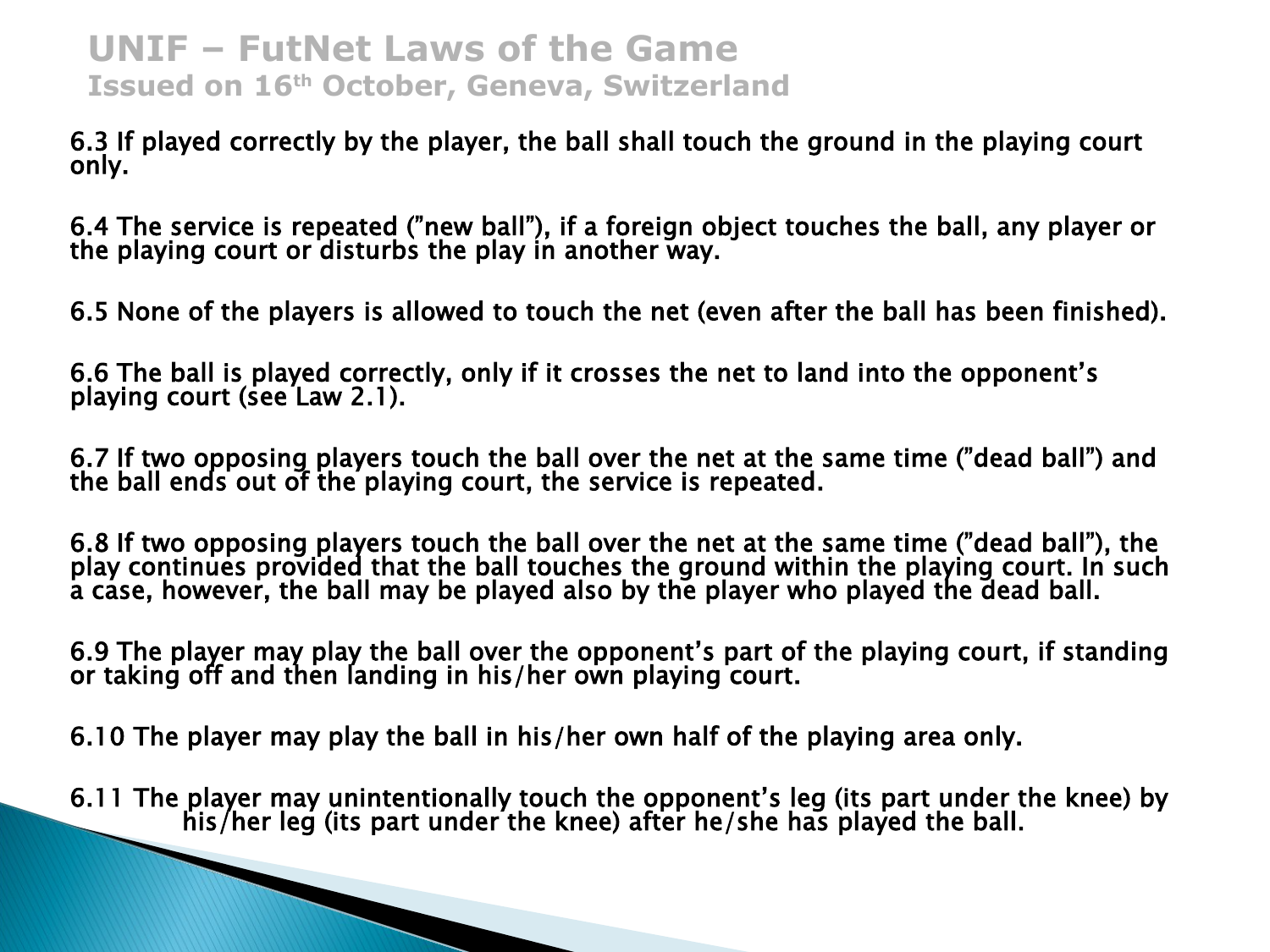#### 7. Scoring a point, winning a set and a match

7.1 The team (player) wins a point if the opponent commits a fault, each such a fault being one point.

7.2 All the disciplines (single, double and triple) are played up to two (2) winning sets. A set is won by the team (player), who first scores eleven (11) points with a minimum difference of two (2) points (e.g. 11:9). Otherwise the play is continued until the difference of two points is achieved (12:10, 13:11, etc.). If not, the set is finished, when one of the teams achieves 15th point (then, the final score of the set is 15:14).

8. Time-out and player substitution

8.1 Each team (double, triple) is entitled to one (1) 30-second time-out per set, after the coach (player) has requested that from the referee. Each player in single is entitled to two (2) 30-second time-outs per set after the coach (player) has requested that from the referee.

8.2 Each team is entitled  $-$  except for single  $-$  to substitute players twice per set.

8.3 The referee is entitled at any time in the course of the set to declare "referee's time-out" to remove obstacles of any nature. The maximum duration of this "referee's time-out" is 180 seconds.

> 8.4 During the break and time-outs, the players should stay out of the playing court in playing area or near the bench.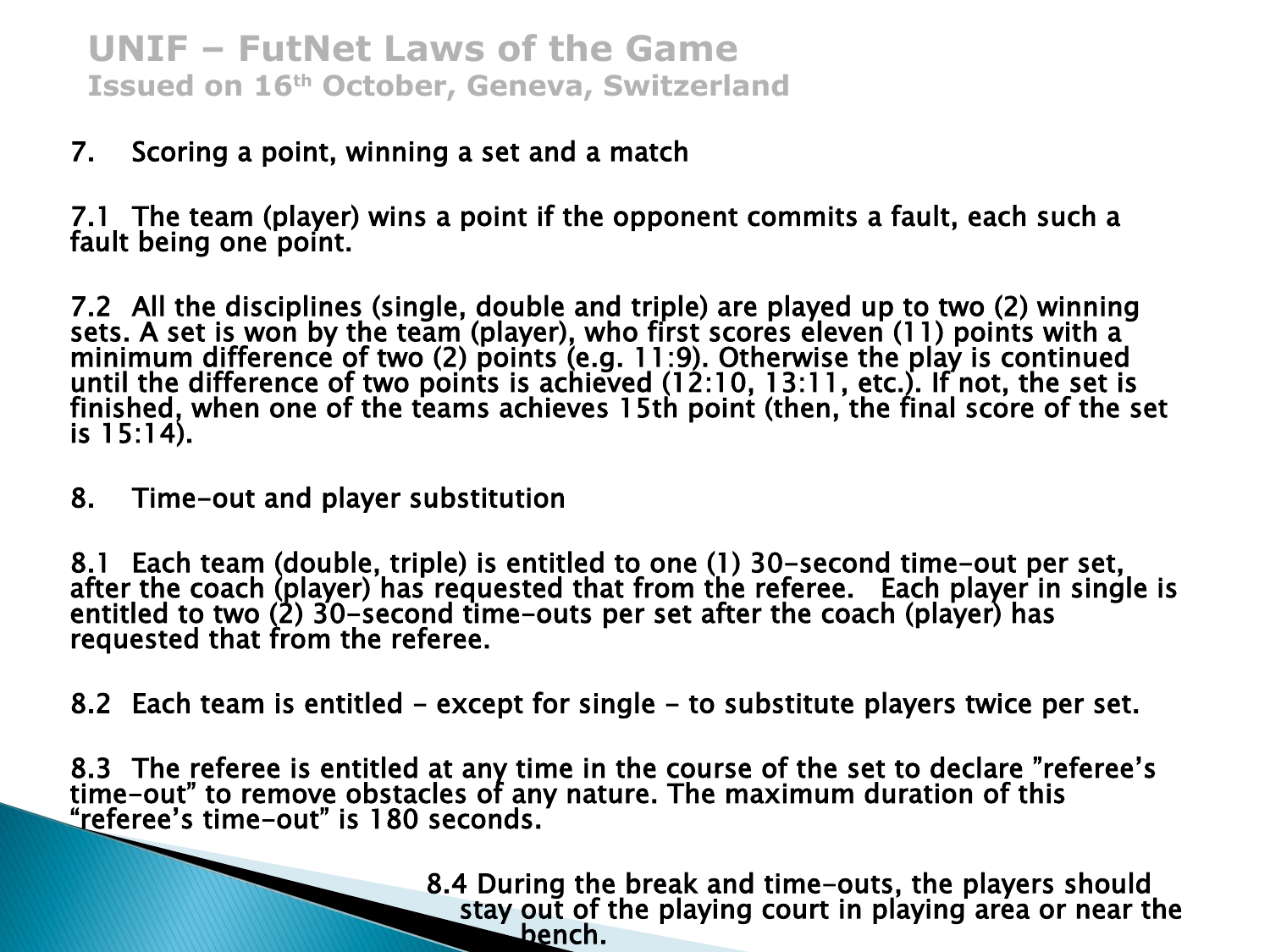#### 9. Faults resulting in loss of point

9.1 The ball touches the court twice in sequence without being touched by any player.

9.2 The ball bounced off the court surface and crossed the net to the opponent's court without having been touched by the player.

9.3 A player touches the net by any part of his/her body. The service is repeated, if the net is touched by both opponents simultaneously.

9.4 A player has made one of the following faults when the ball is being served:

a) he/she touches either the base line or a side line extended backwards with the ball or his/her foot supporting the weight of his/her body when a service is being executed,

b) the ball being served and flying to the opponent's court is touched by a co-player, c) the ball lands outside the service zone on the opponent's court.

9.5 A player touches the ball with hand or arm.

9.6The ball played by a player flies to the opponent outside the net.

**19.7 The ball played by a player lands outside the opponent's playing court.**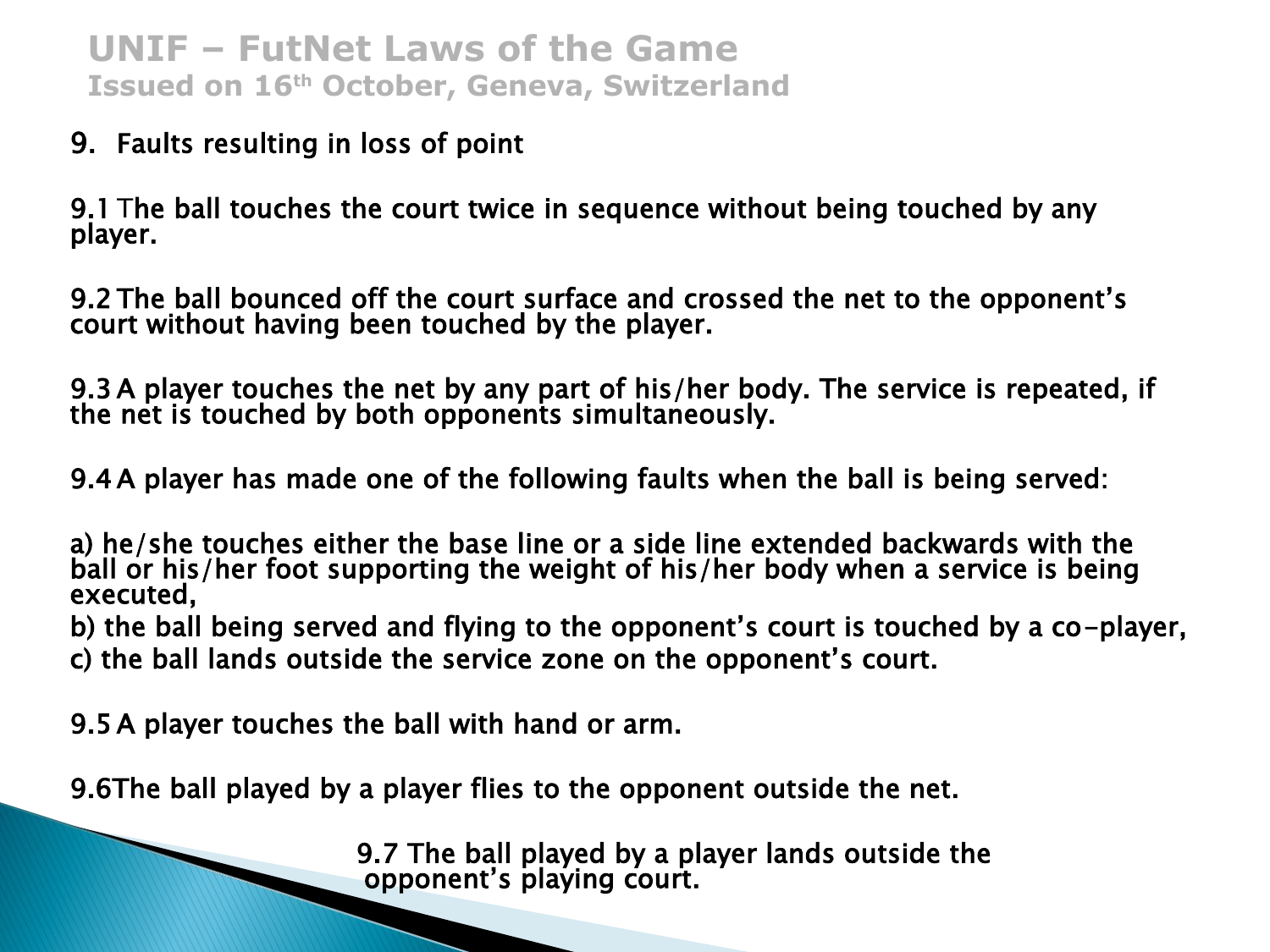9.8 The ball is played by a player over the opponent's playing court and the player does not stand or takes off and does not land within his/her own court.

9.9 When played in a hall: if the ball touches a part of the hall or its equipment (ceiling, walls, rings, etc.), it is a fault made by the player who touched the ball last.

9.10 A player holds or pushes his/her opponent with his/her hand(s).

9.11 A player plays the ball twice in sequence (loss of point; applies to doubles and triples).

9.12 A player plays the ball on the opponent's playing court outside the net.

9.13 The opponent's player touches the ball before the ball is touched by a player in whose playing court the ball has touched the court surface (a loss of point in favour of the opponent).

9.14 A player touches an opponent player (with the exception of 6.11) by his/her leg.

9.15 Receiving service: after touching the ball by a player before it lands on his/her service zone there was no second touch of the ball by the same player (applies for single) or by a co-player (applies for double and triple) before the ball crosses the net.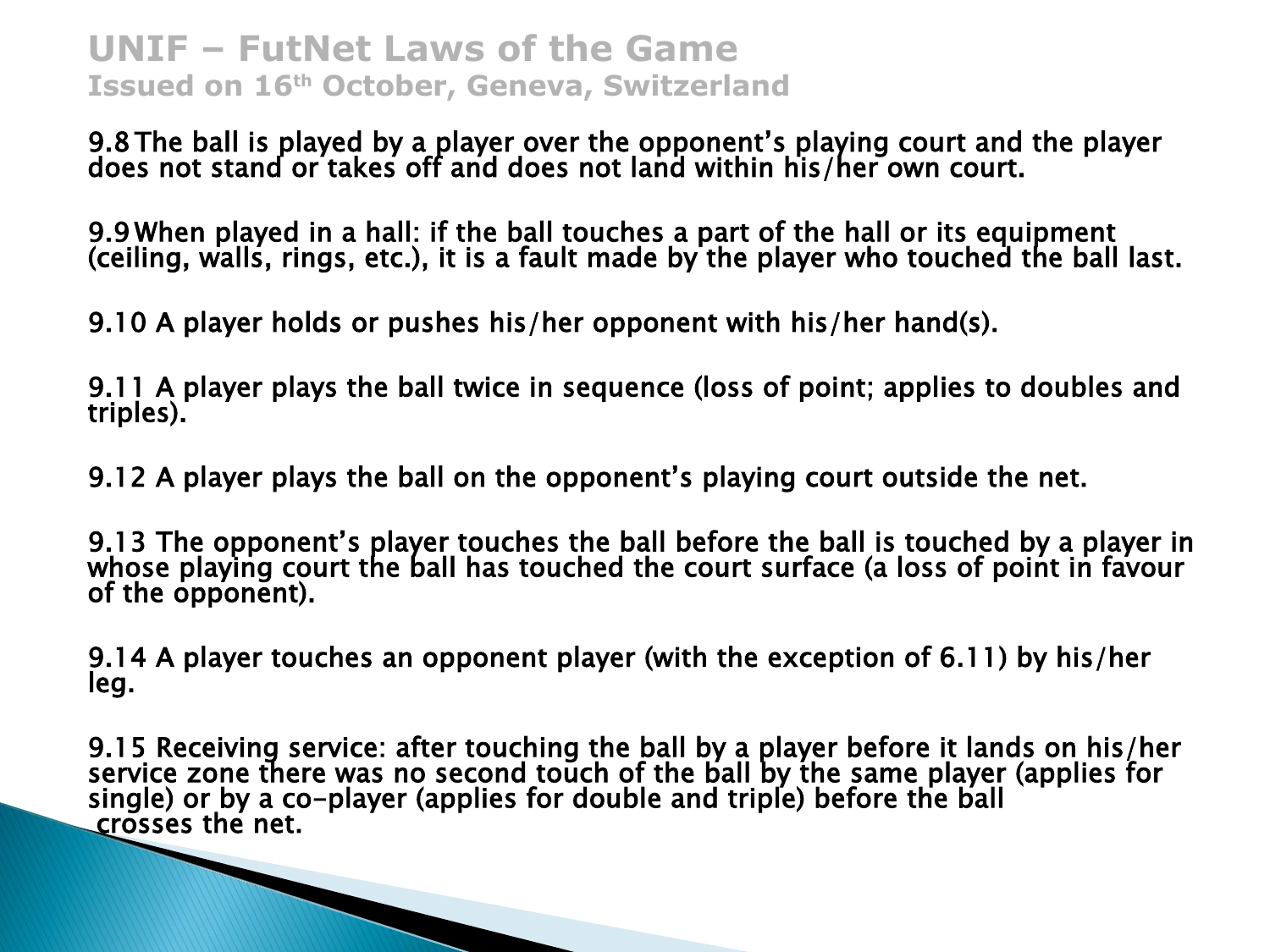#### 10. Misconduct and sanctions

10.1 If a player exceeded the limit of 5 seconds for serving:

- first delay : warning
- second delay: loss of point.

10.2 Unsportsmanlike conduct (protests, claims, deliberate playing the ball to hit the referee, kicking the ball away, delaying the play, holding and pushing the opponent, abusive language, improper gesturing etc. by players, coaches, team leaders):

- for the first time: warning (without loss of point) or yellow card (loss of point)
- for the second time: yellow or red card (loss of point).

10.3 Depending on how rude the misconduct is (Law 10.2), a player is sanctioned by yellow or red card (loss of point), the third warning always results in expulsion (red card and loss of point). After receiving the red card the player must immediately leave the playing area.

10.4 An expelled player may be substituted by another player (doubles, triples). In singles, the opponent wins the match 2:0 (11:0, 11:0) by default and all expelled player´s matches in the group are cancelled. When the player in double or triple is injured in such a way that he/she cannot continue to play and his/her team has no more substitution to utilize, the set is scratched in favour of the opponent team.

10.5 If the referee is insulted by player(s) or member(s) of the official delegation the match is scratched in favour of the opponent team.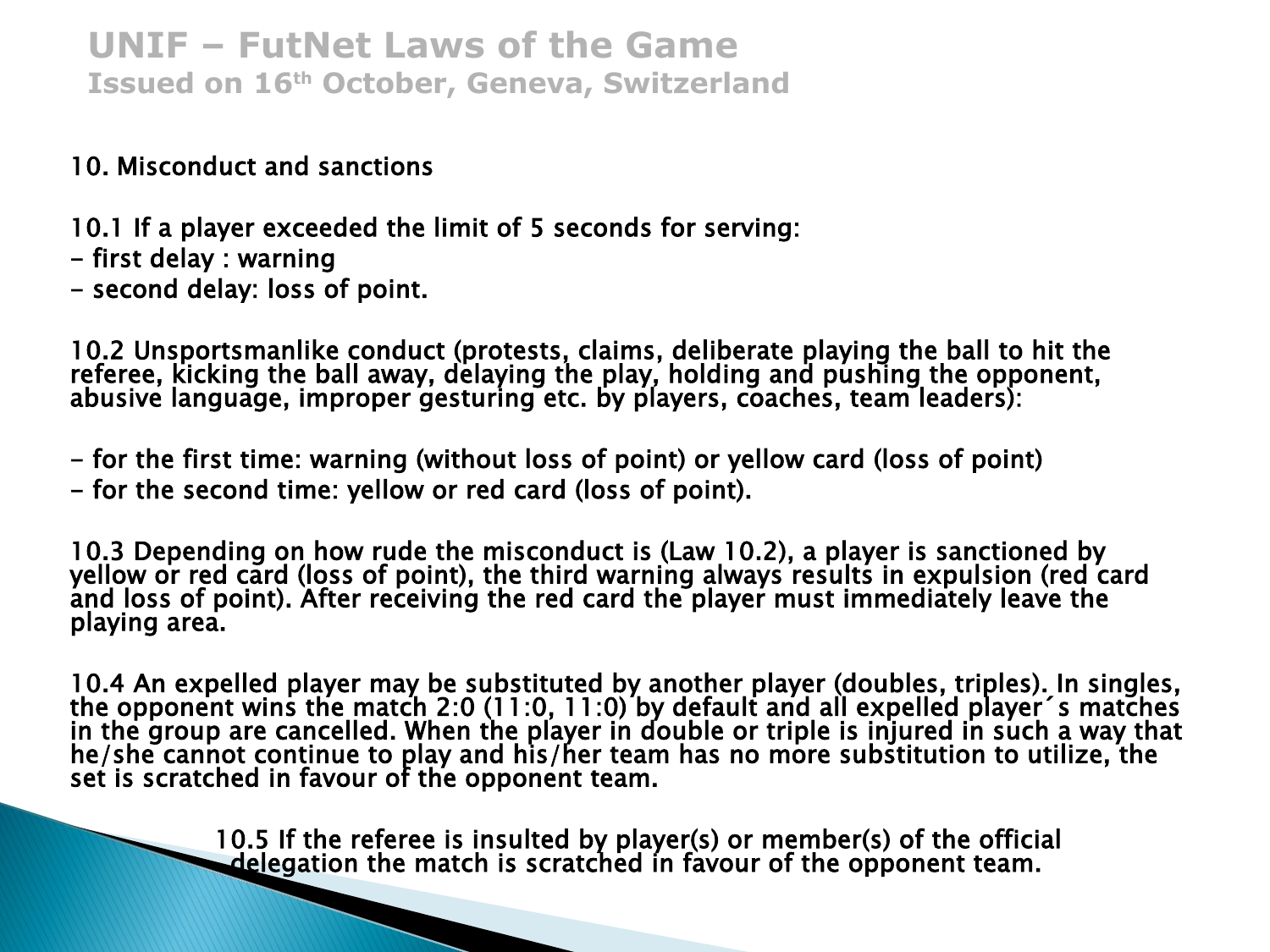#### 11. Player's equipment and protests

11.1 Players of one team shall use uniform playing suits with numbers from 1 to 99; if not they are not allowed to play by the referee.

11.2 When the play is interrupted, the team captain or coach has the right to raise hand to deliver their protest(s) to the referee and ask a question about the interpretation of the laws. The referee's decision is final.

11.3 Protests, if any, are dealt with in compliance with the competition schedule, when the match is over. A final decision is up to UNIF jury created for the competition.

12. Miscellaneous

12.1 Other disputable issues are dealt with by the respective control authority of the UNIF competitions.

12.2 In the year of a championship only the player, who achieved the right age (including lowermost and uppermost age limit) stated for his/her category, is allowed to take part in the championship. Younger players are allowed to start in upper category only with written permission of a physician (doctor). Youngsters and Children are allowed to play in not more than two disciplines during one UNIF event (championship, tournament). It is forbidden to start simultaneously in two categories if their competitions are **held at the same time.**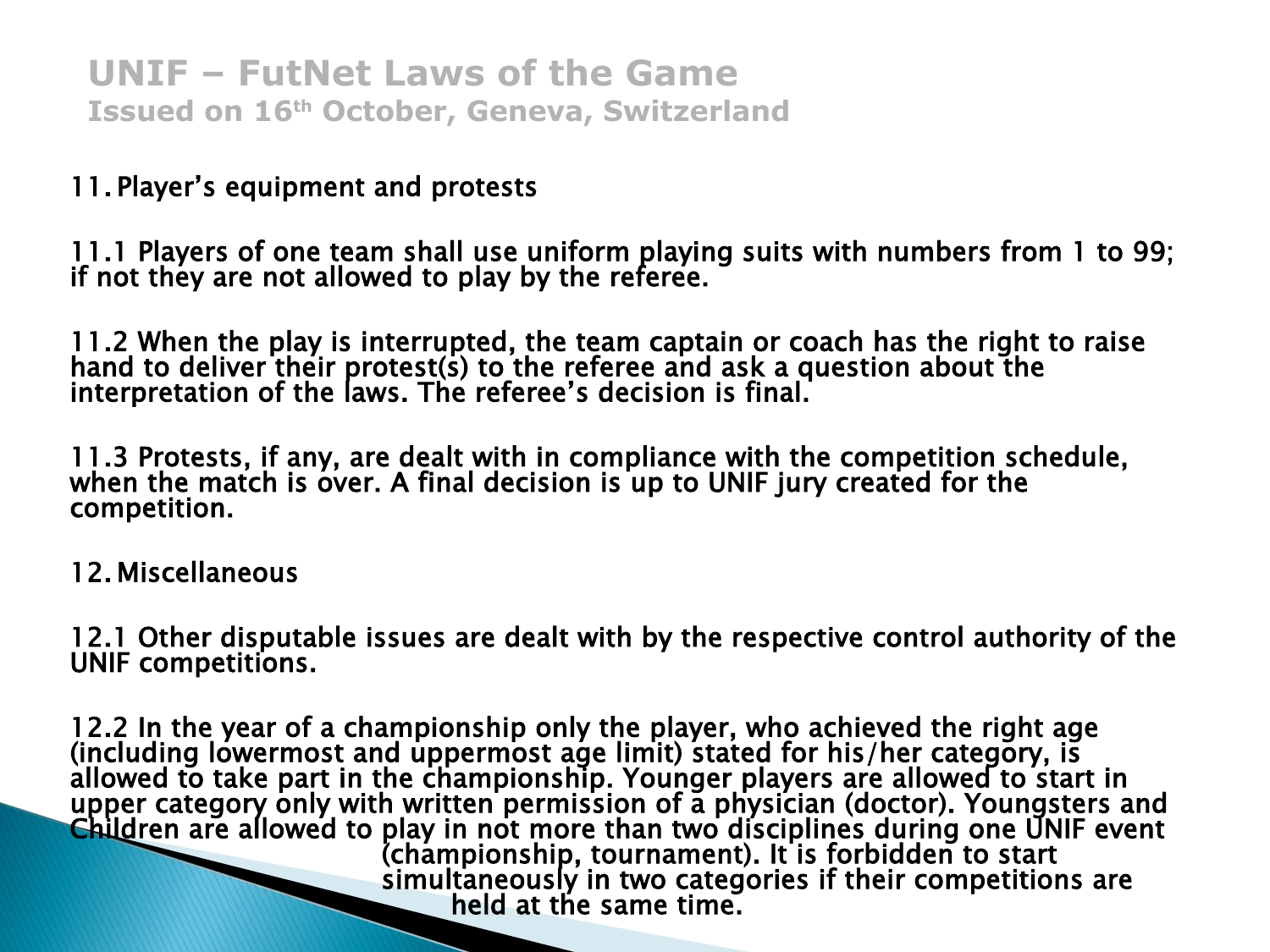## **III.** Special characteristics: single

## spec. 1. Playing court and playing area

1.1One half of the playing court is 9.0 m x 6.40 m in dimensions. Both halves of the playing court are divided by a middle line into two service zones of the same size 4.5 m x 6.40 m.

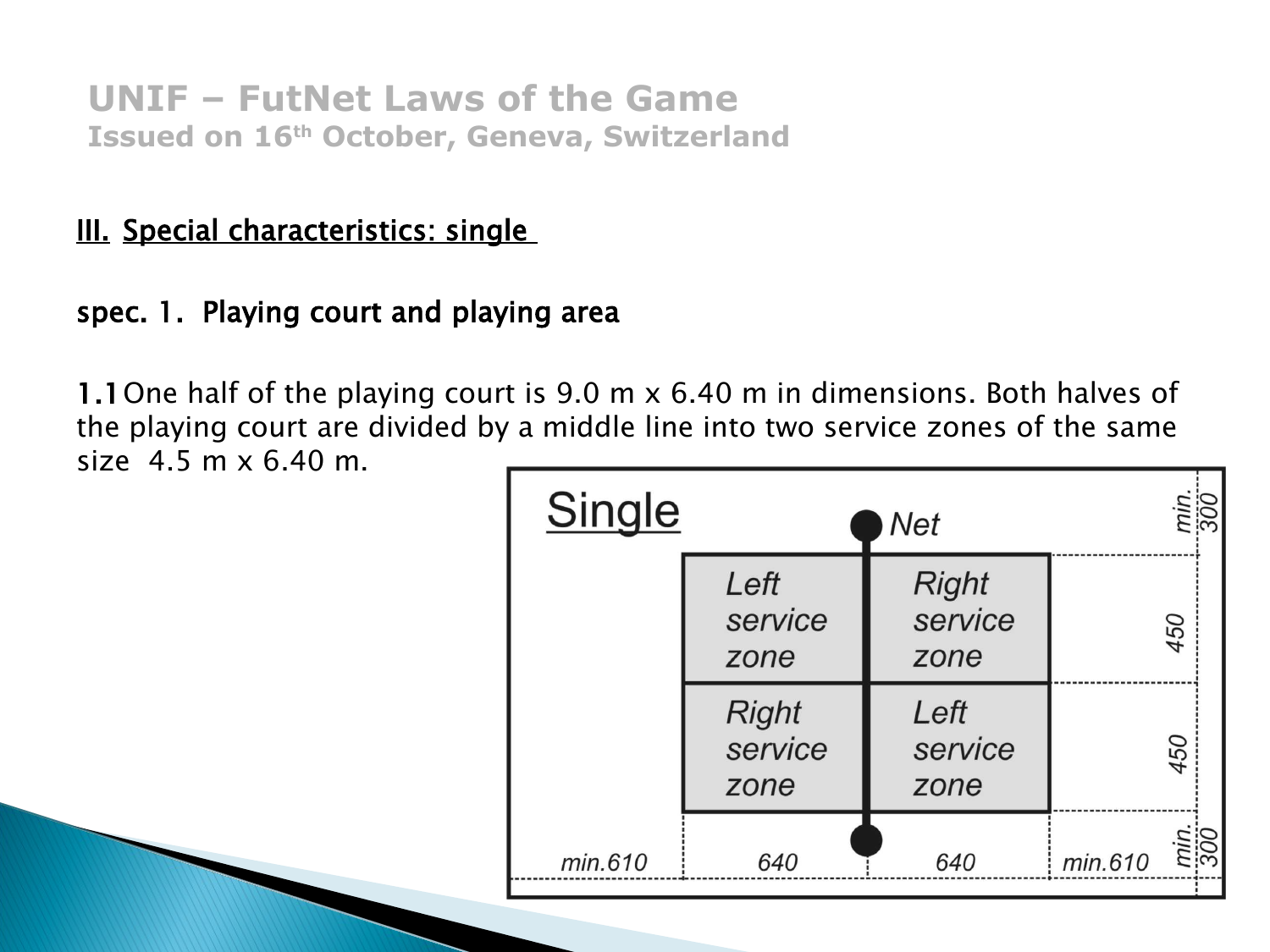#### spec. 5. Service

5.1 A service may be executed only from the space behind the base line, between the middle and side lines. A service shall be executed diagonally from the right or left, depending on the own number of points scored: from the right, if the number is even (0:0, 2:1, 4:6, etc.), from the left if the number is odd (1:0, 1:1, 1:2, 3:2, etc.). If lands, the ball must land in the opponent's diagonal service zone.

spec. 6. Ball in play

6.1 The maximum number of ball drops on the ground in the UNIF competitions: one (1) for men, women, juniors, youngsters two (2) for children up to 12

6.2 The maximum number of ball touches by the player in the UNIF competitions: two (2) for men, women, juniors, youngsters, children up to 12 The player may touch the ball twice in sequence before the ball crosses the net.

spec. 8. Time-out and player substitution

 8.1 Each player is entitled to two (2) 30-second time-outs per set after the coach (player) has requested that from the referee.

8.2 No player substitution is allowed.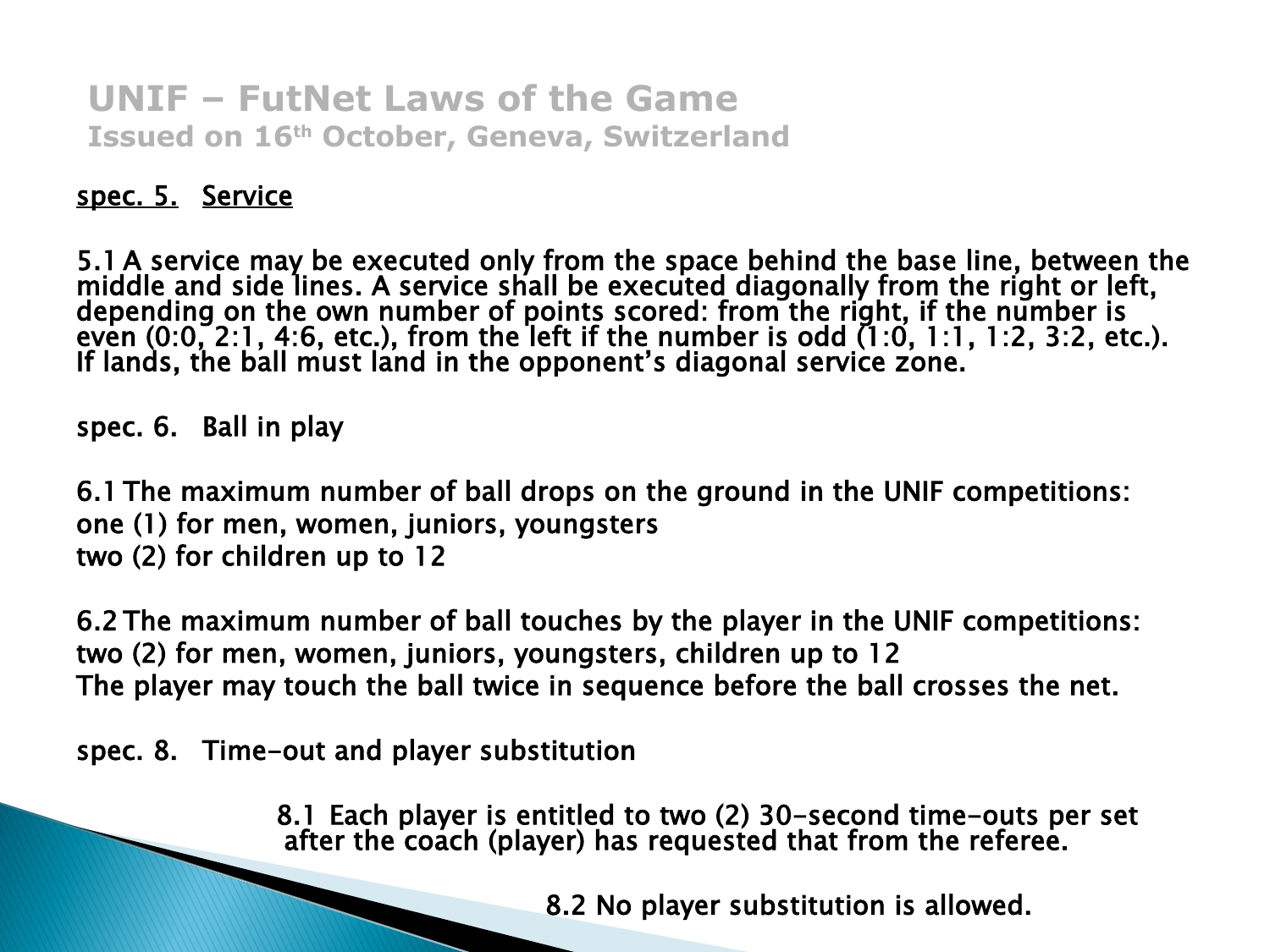## IV. Special characteristics: double

## spec. 1. Playing court and playing area

1.1 One half of the playing court is 9.0 m x 6.40 m in dimensions. The service zone has the same dimensions. None of the two service zones is divided.

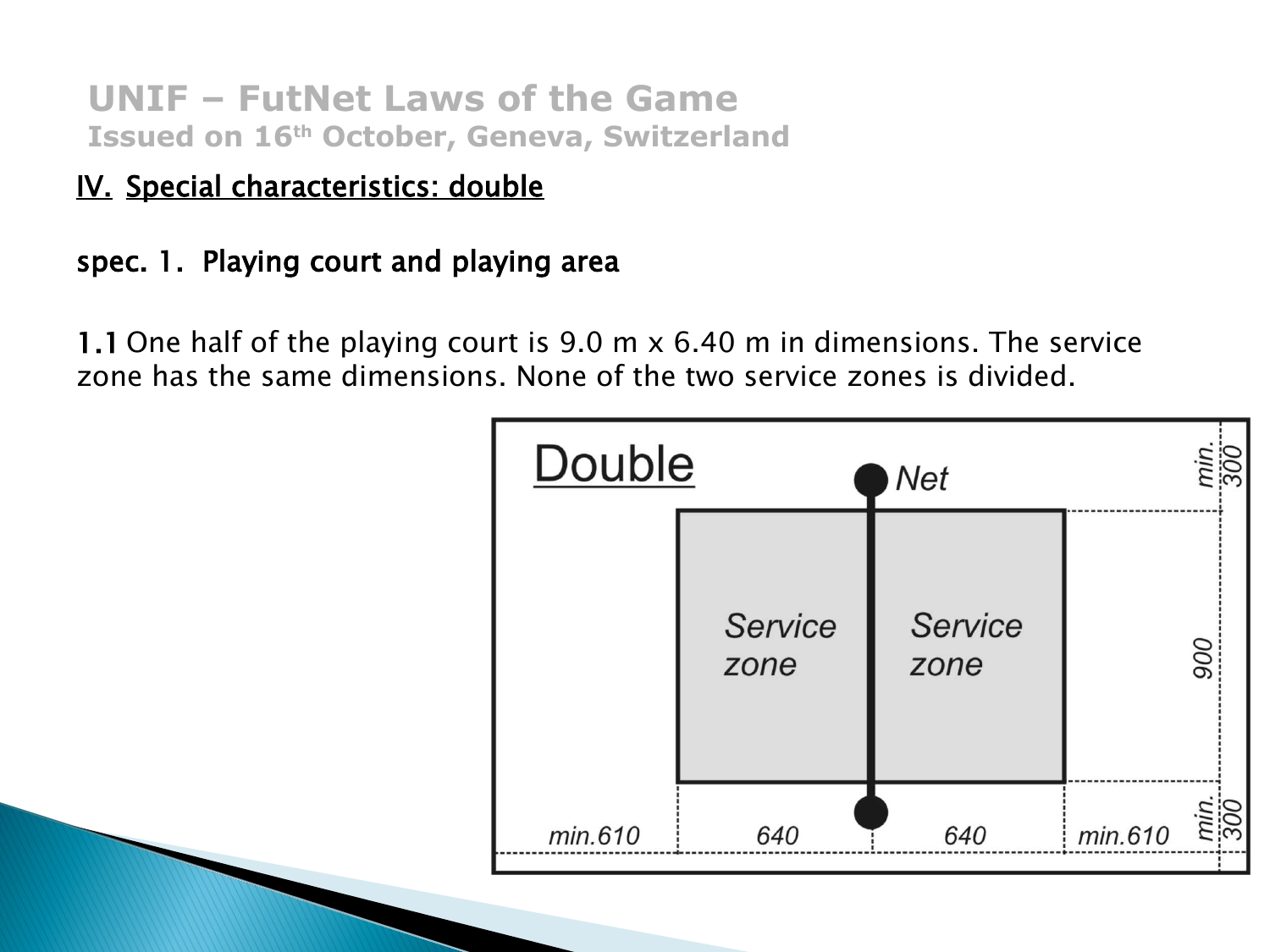#### spec. 5. Service

**5.1 A service may be executed only from the space behind the base line, between the side lines, by any player serving the ball into the opponent's service zone.**

**spec. 6. Ball in play**

**6.1 The maximum number of ball drops on the ground in the UNIF competitions: one (1) for men two (2) for women, juniors, youngsters three (3) for children up to 12**

**6.2 The maximum number of ball touches by the player in the UNIF competitions: three (3) for men, women, juniors, youngsters, children up to 12 The ball shall not be touched twice in succession by the same player.** 

**spec. 8. Time-out and player substitution**

**8.1 Each double is entitled to one (1) 30-second time-out per set, after the coach (player) has requested that from the referee.**

> **8.2 Each double consists of three (3) players of whom two (2) shall be always playing and one (1) is their substitute. Each double is entitled to substitute one (1) of the players twice per set.**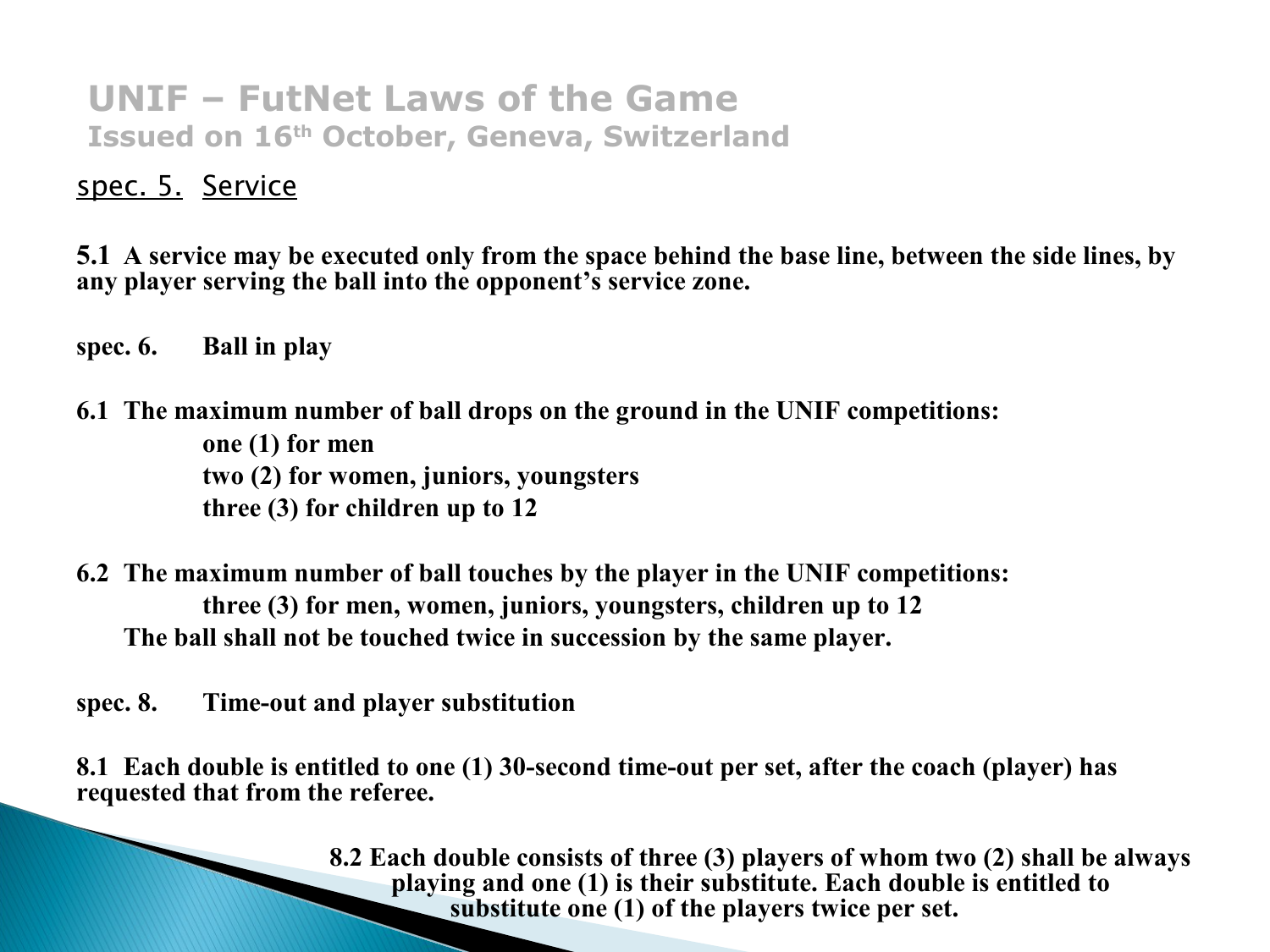## V. Special characteristics: triple

## spec. 1. Playing court and playing area

1.1One half of the playing court is 9.0 m x 9.0 m in dimensions. The service zone is 9.0 m x 6.40 m in dimensions. None of the two service zones is divided.

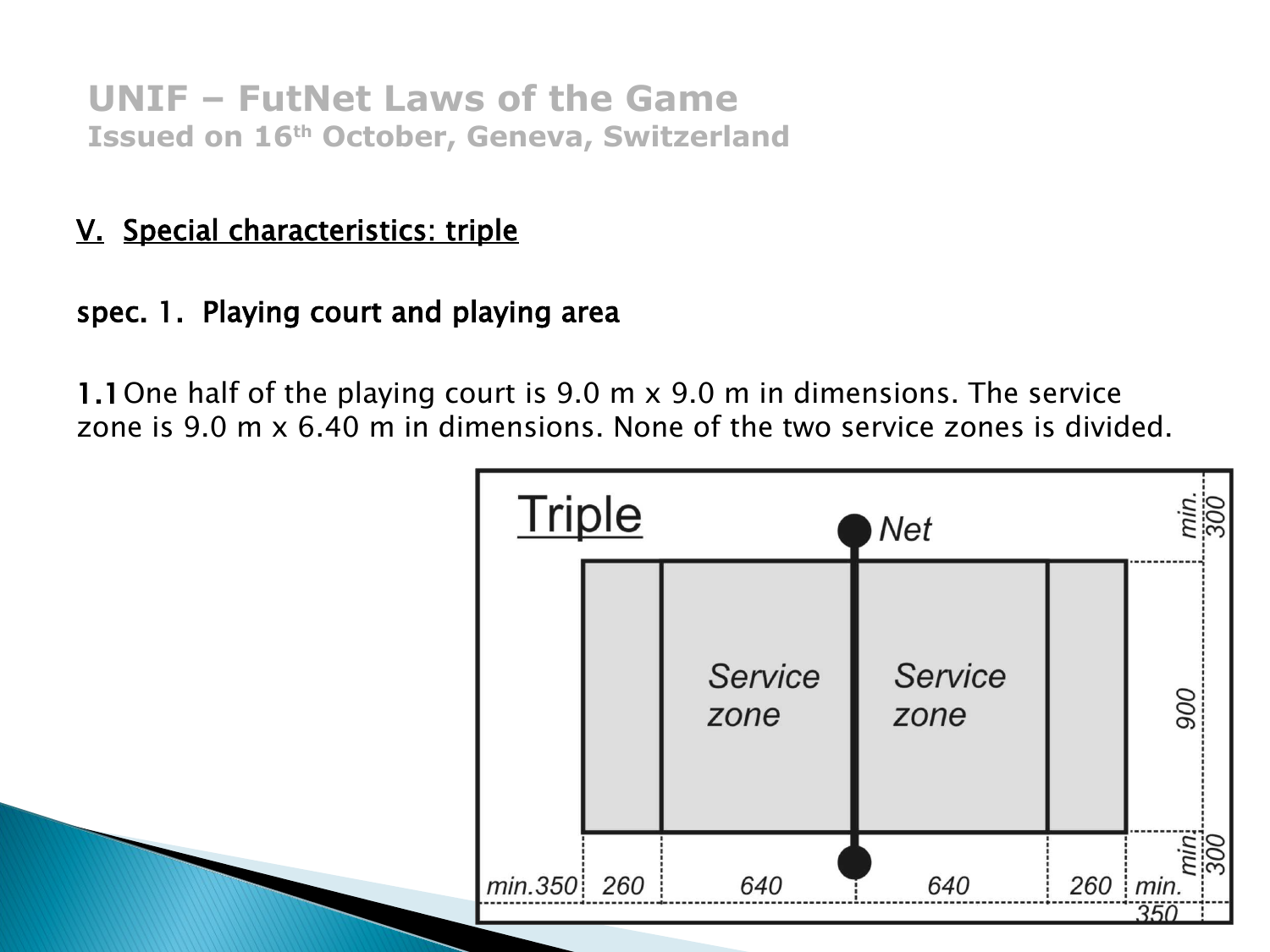#### spec. 5. Service

**5.1 A service may be executed only from the space behind the base line, between the side lines, by any player serving the ball into the opponent's service zone.**

**spec. 6. Ball in play**

**6.1 The maximum number of ball drops on the ground in the UNIF competitions: one (1) for men two (2) for women, juniors, youngsters three (3) for children up to 12**

**6.2 The maximum number of ball touches by the player in the UNIF competitions: three (3) for men, women, juniors, youngsters, children up to 12 The ball shall not be touched twice in succession by the same player.**

**spec. 8. Time-out and player substitution**

**8.1 Each triple is entitled to one (1) 30-second time-out per set, after the coach (player) has requested that from the referee.**

> **8.2 Each triple consists of five (5) players of whom three (3) shall be always playing and two (2) are their substitutes. Player substitution can be carried out twice per set, one (1) or two (2) players can be substituted in one (1) substitution.**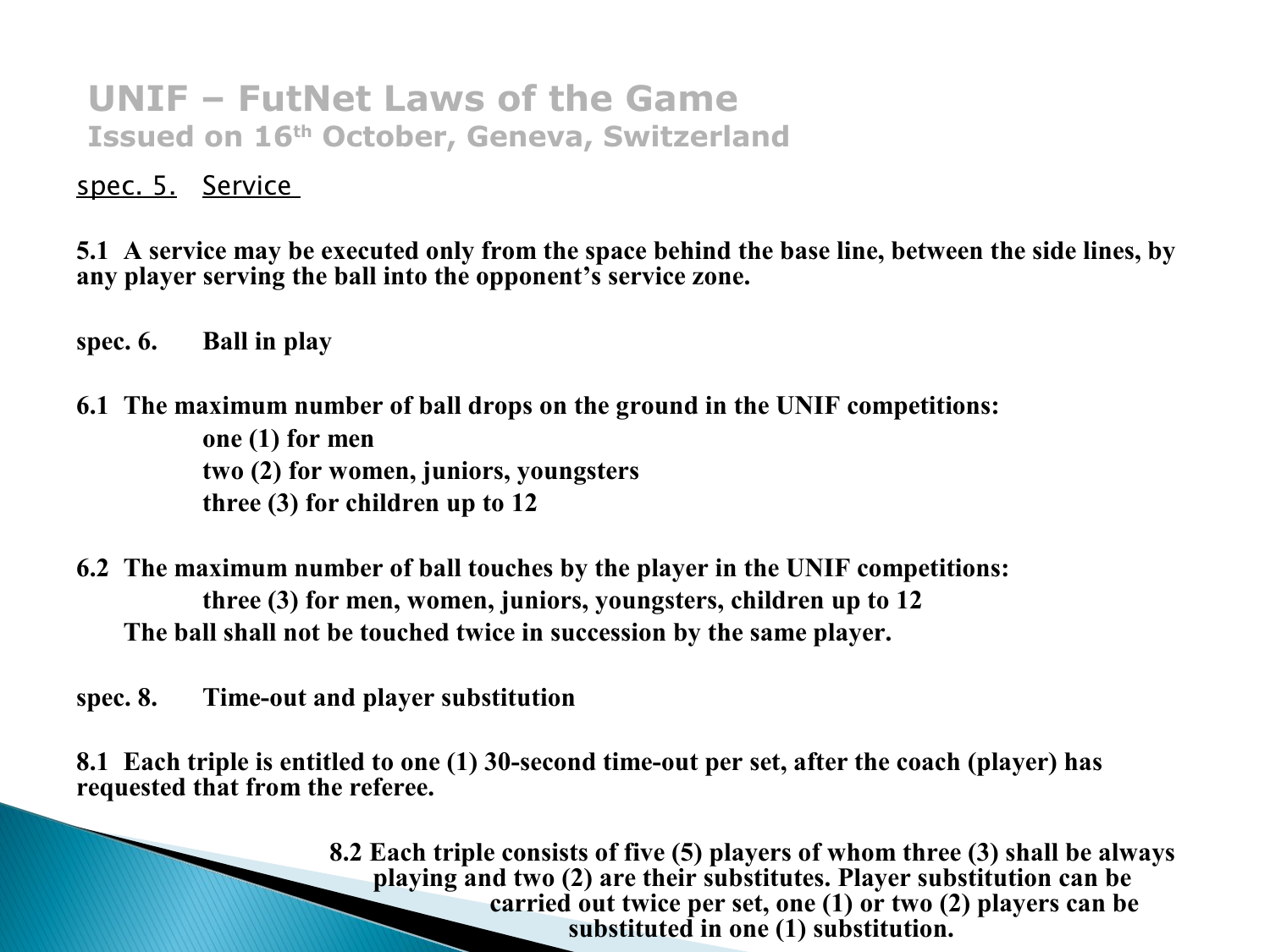## VI. Enclosure to the Laws of FutNet

## 13. Referees

13.1 Number of referees: The match is arbitrated by two referees (first referee, second referee). Another number of referees can be stated by UNIF's Technical Committee controlling the competition. The support by line referees is welcome.

13.2 Rights of both referees: All members of the team (players, coach, team leader, etc.) in the playing area are obliged to keep the instructions of referees.

13.3 Duties of both referees:

a) make opening toss,

b) give instructions for start of the play and for interruption of the play,

c) judge the faults in play and decide (arbitrate) which team receives a point,

d) direct a new ball having different judgement on fault that has happened,

- e) control the score of the match,
- f) give instructions to arrange dress, lines, playing area etc.,
- g) judge the players' and others' behaviour and give them penalties,
- h) permit and control the substitutions of players and time-outs,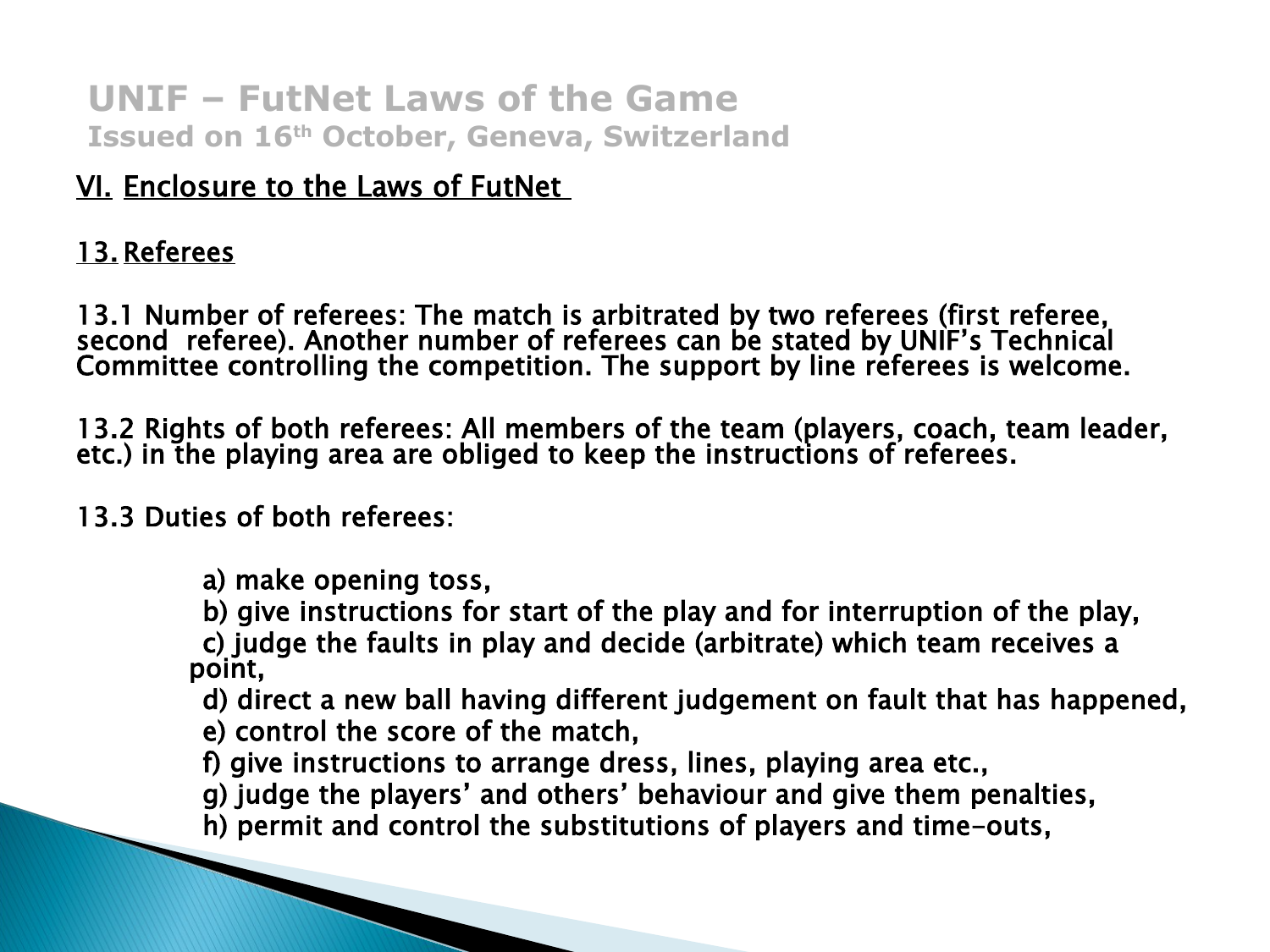i) measure and keep time limits,

j) use a whistle and official signals,

k) order a new ball when needed,

l) arbitrate the match according to the Laws of FutNet valid in time of the competition.

13.4 Complementary duties of the first referee:

a) decide if current conditions (weather, visibility, etc.) for the game are satisfied,

b) decide which (first or second) referee will be directing the game.

13.5 Complementary duties of the second referee:

a) decide if technical conditions (size of the playing court, ball, net, lines etc.) are OK for start of the play,

b) fill in the match record,

c) adhere to instructions of the first referee except judgement about faults in the play.

13.6 Standing point of referees: The referees should stand close to the pile (pole) on both sides of the net or sit on the umpire´s chair.

13.7 The referees have to use uniform suits.